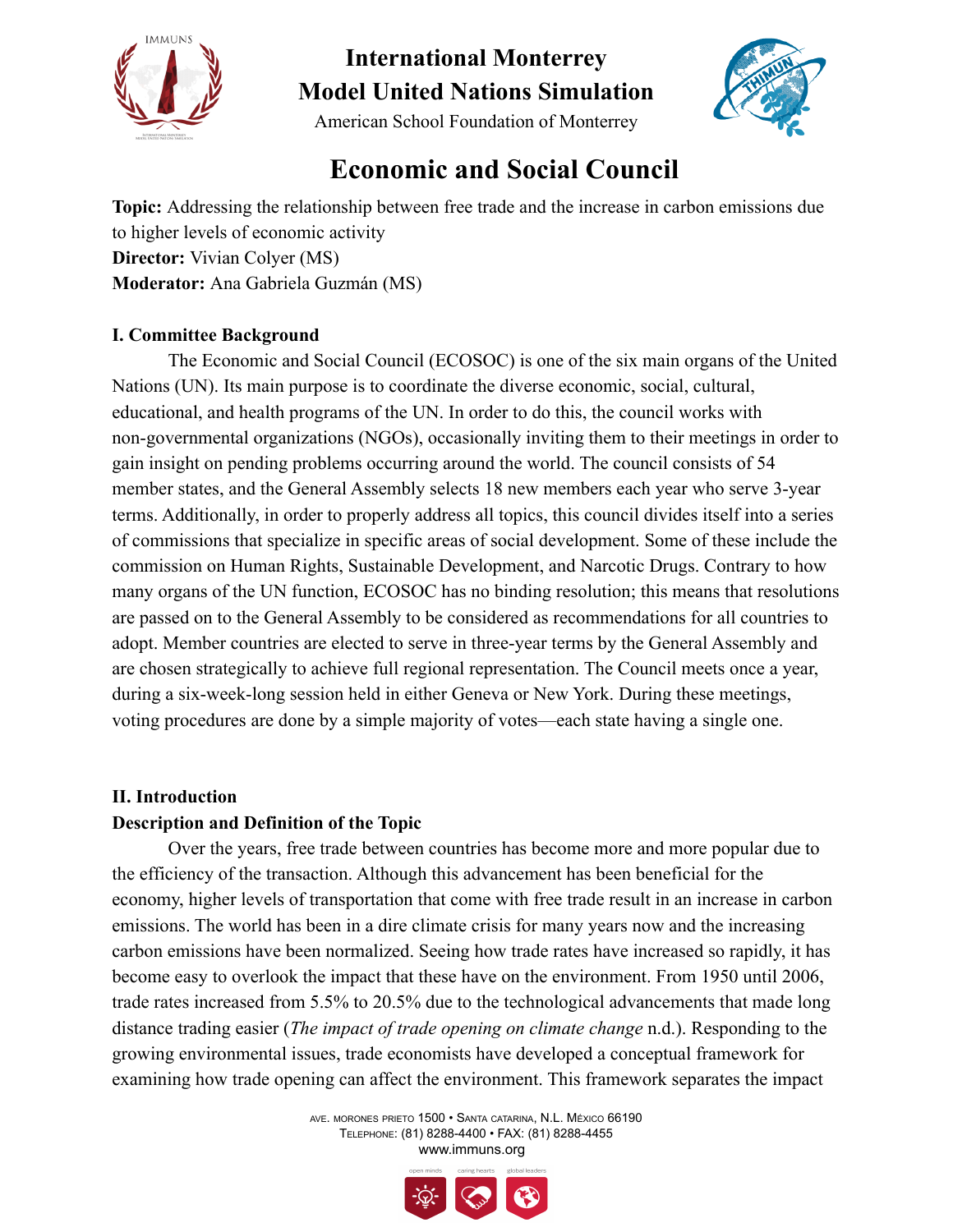

American School Foundation of Monterrey



of liberalization of trade into three different effects: scale, composition and technique. The scale refers to the increase of input and output due to free trade, an increase in trades will lead to an increase in economic activity, and hence, energy use (Onder, 2012). The scale is what delegates must focus on: the increase in trade around the world, leading to an increase in transportation which severely impacts the environment.

#### **The Problem**

Free trade has caused an increase in trade volumes, greater comparative advantage chances, more efficient raw material usage, stronger economic growth, and improved international cooperation. A free trade policy is one where imports and exports are not restricted and could be compared to the concept of the free market (*What is 'free trade'?* 2017).The idea of this policy is that all trade, goods, and services can be bought and sold across international borders dismissing any government taxes known as tariffs, quotas, subsidies, or restrictions that could disrupt the interchange. Some examples of free trade agreements are EFTA: the European Free Trade Association consisting of Norway, Iceland, Switzerland, and Liechtenstein; and NAFTA: the North American Free Trade Agreement consisting of United States (US), Mexico, and Canada which has evolved into USMACA, the United States–Mexico–Canada Agreement (*United States-Mexico-Canada Agreement* n.d.)*.*

Trade liberalization boosts economic growth by increasing economic activity. Environmental change will occur when the scope of global economic activity grows; partially a result of international trade. Furthermore, if the composition of commerce and manufacturing processes remain constant, the total amount of pollution must increase, according to the research. For instance, free trade results in freight patterns being changed; whether by air, land, or sea, this is one of the most difficult sectors to decarbonize because it relies heavily on fossil fuels for propulsion: only fossil fuels have enough energy to produce this amount of power, clean alternatives are still not strong nor resistant enough for this type of transportation. The International Transport Forum (ITF) predicts that freight transport used for international trade makes for around 30% of all transport-related  $CO<sub>2</sub>$  emissions and accounts for more than 7% of global emissions (*The Carbon Footprint of Global Trade* n.d.). Free trade and the international exchange of goods and services implies the transportation of goods and people from the country of production to the country of consumption, increasing the use of transportation means (Korves et al., 2011). Transports' burning of fossil fuels generates around 21.2 billion tons of  $CO<sub>2</sub>$  per year. The main fossil fuel supplier is Petroleum, accounting for 95% of the total energy used by transports all over the world. According to the Center for International Climate and Environmental Research in Oslo, Norway: "The transport sector is responsible for a large share of gas and particle emissions that affect the climate. These emissions also threaten human health, crops, and the material infrastructure" (Korves et al., 2011).

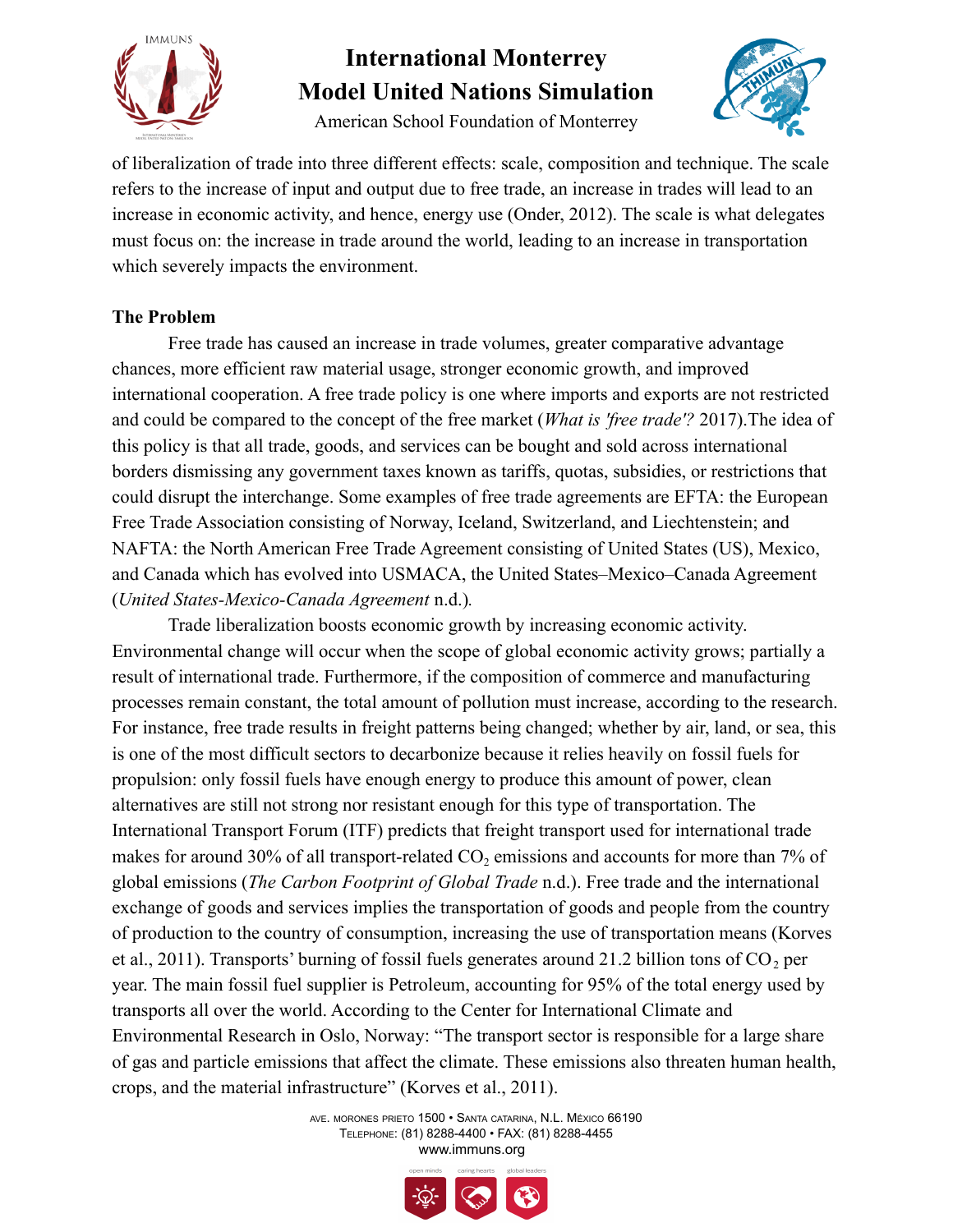

American School Foundation of Monterrey



### **III. History of the Topic Chronological History of the Topic**

Global trade was first recognized during the 16th and 17th centuries, when societies were moving from mercantilism to a more modernized economic structure (Juneja, 2015). With time, governments realized that global trade could be a potential trigger to boost their countries economy due to the fact that countries could get resources they could not produce from other places, through trading; also they could manage to get cheaper resources from other places. This is known as comparative advantage. The milestone that gave international trade its immense power is rooted back to the ongoing innovation of technology. First seen during the Industrial Revolution of the 1800's, the invention of the automobile marked a significant step in both, the increase of carbon emissions and facilitation of economic growth. Shortly after the automobile, the cargo trucks, ships, and airplanes came into existence; these would benefit economic growth as all of these new technologies facilitated trading. On the other hand, the new methods of trading would significantly increase carbon emissions. During the late 20th century, the release of carbon emissions due to international trade started to increase uncontrollably, increasing a total of 90% from the 1970's to 2015 (Tubiello et al., 2014).

Today, the sectors that release the most carbon emissions in the world all revolve around the transportation of vehicles; specifically those involved in the international trade business, phenomenon is the result of the trade industry machinery, which requires large motors to operate for numerous hours. To put this information into perspective, consider the following: Aviation is a worldwide industry that is valued to make up 1.3 trillion GDP of the US, one of the most potent economies of the world, and it is responsible for 11% of the worldwide carbon gas emissions (*June 2016 U.S. ... Data* 2016). Now more than ever, countries' economies have been cornered to depend on the production of goods which generate carbon gas emissions; importing goods from one country to another has never been quicker, but it has also never been so dangerous for our planet.

The earth faces a major problem with climate change and, as previously mentioned, international trade business is one major factor of this problem. On November 4, 2016, 197 countries met in Paris to sign what is known as the Paris agreement, with the main purpose of "keeping a global temperature rise this century well below 2 degrees Celsius" (*Key aspects of the Paris Agreement* 2017). With the ongoing expansion of world trade, it has raised concerns in climate change discussions. Adding on, the World Trade Organization (WTO) has yet to sign an agreement dealing with climate change. There is a lot of concern about this ongoing topic: nations are on the path to break the Paris agreement unless they start reducing their carbon emissions. Today people are trying to figure out what should be done to help climate change without decreasing the economical profit that trade brings.



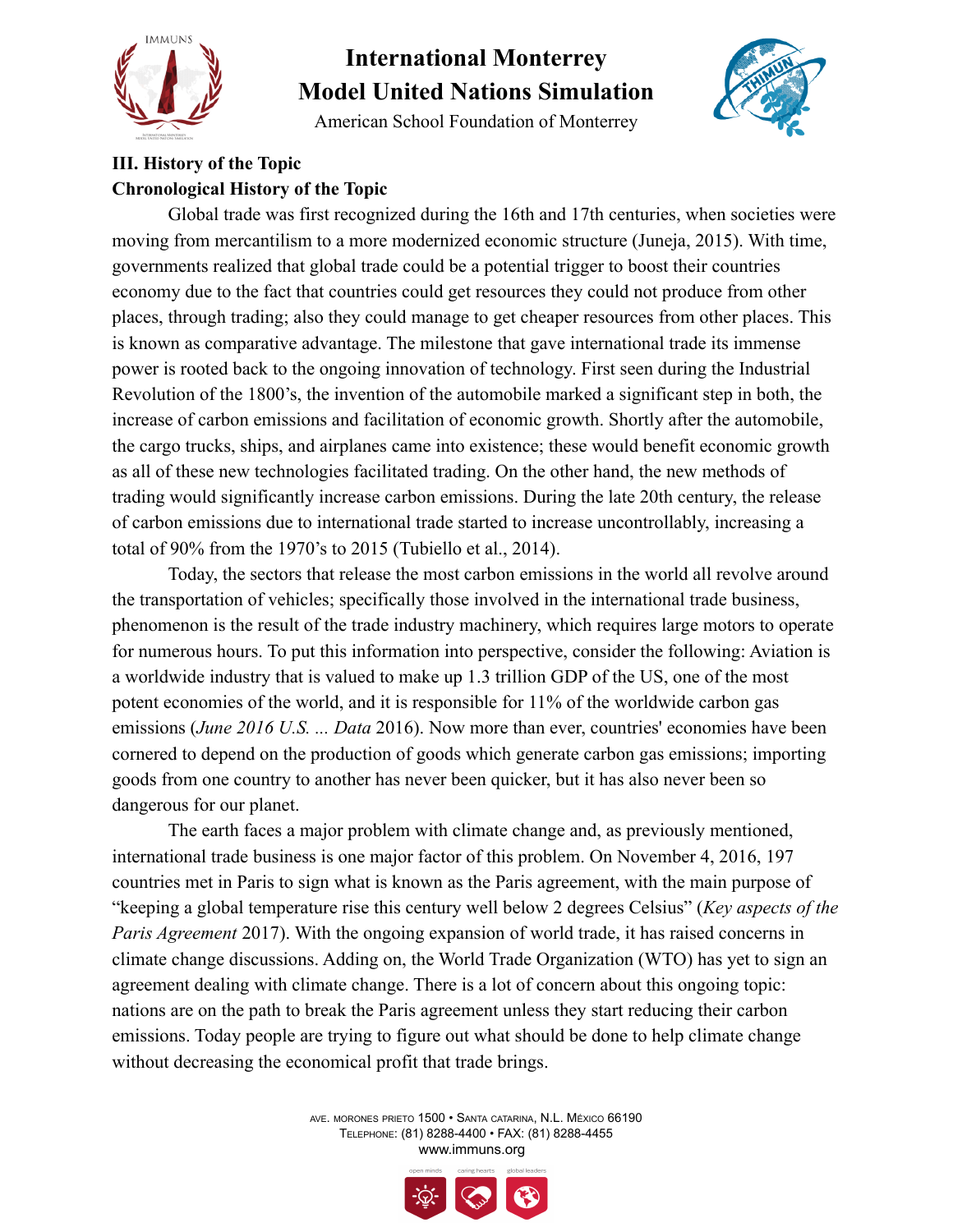

American School Foundation of Monterrey



#### **Historical Case Studies**

APEC: Asia-Pacific Economic Cooperation

In 1989, the countries of Australia, Brunei Darussalam, Canada, Indonesia, Japan, the Republic of Korea, Malaysia, New Zealand, the Philippines, Singapore, Thailand and the US, founded the Asia Pacific Economic Cooperation (APEC). Over the course of the 1990s, Chile, Mexico, Papua New Guinea, Peru and Russia entered the organization. The member economies of APEC are all responsible for a substantial proportion of economic activity in the world; this brought with it many benefits as there would be constant imports and exports in all member countries (*Asia Pacific Economic ... 1989* n.d.). However, the APEC agreement caused carbon dioxide emissions to increase from 12.8 billion tons in 1989 to 22.1 billion tons in 2017; easier trade meant more trade, which meant more production and transportation of goods. Climate change was already a significant problem, especially in this region that consists of an accelerating number of natural disasters, about 70% of which occur in the Asia-Pacific region; adding the man-made  $CO<sub>2</sub>$  emissions from the past 30 years of trade has the potential of toxifying the region of  $CO<sub>2</sub>$  per cubic meter. To add on, APEC accounts for  $60\%$  of the world's energy consumption (*Asia Pacific Economic ... 1989* n.d.). As the region becomes more industrialized, it is imperative to find ways for APEC to reduce the use of fossil fuels to meet its energy demands.

#### NAFTA: United States, Mexico, and Canada

The success of the European Economic Community in removing tariffs influenced and inspired the North American nations to attempt an implementation of such a treaty. As a result, The North American Free Trade Agreement was ratified by the national legislatures of the three countries involved in 1993 and into effect on January 1, 1994 (Bondarenko, 2020). However, US President-elect Bill Clinton had worries about the environmental implications regarding NAFTA, yet, according to the article, "Opposed from the start, the rocky history of NAFTA", acting President George Bush signed the agreement to slow any reforms Clinton might want to implement (*Opposed from the ... NAFTA* 2017). NAFTA works to gradually dismantle trade obstacles in order to improve economic prosperity among the three countries of North America; however, it was likely that rapid development could have severe consequences, especially given Mexico's history of poor environmental controls. As a result, in 1994, the North American Agreement on Environmental Cooperation, which established the Commission for Environmental Cooperation, addressed the environmental challenges (Bondarenko, 2020). All aspects of NAFTA: natural resources, technologies, and managing systems have created more pollution; transportation through highways, railways, ports, and public water have also added to the pollution emissions. While NAFTA has been replaced with USMCA, it is of vital importance



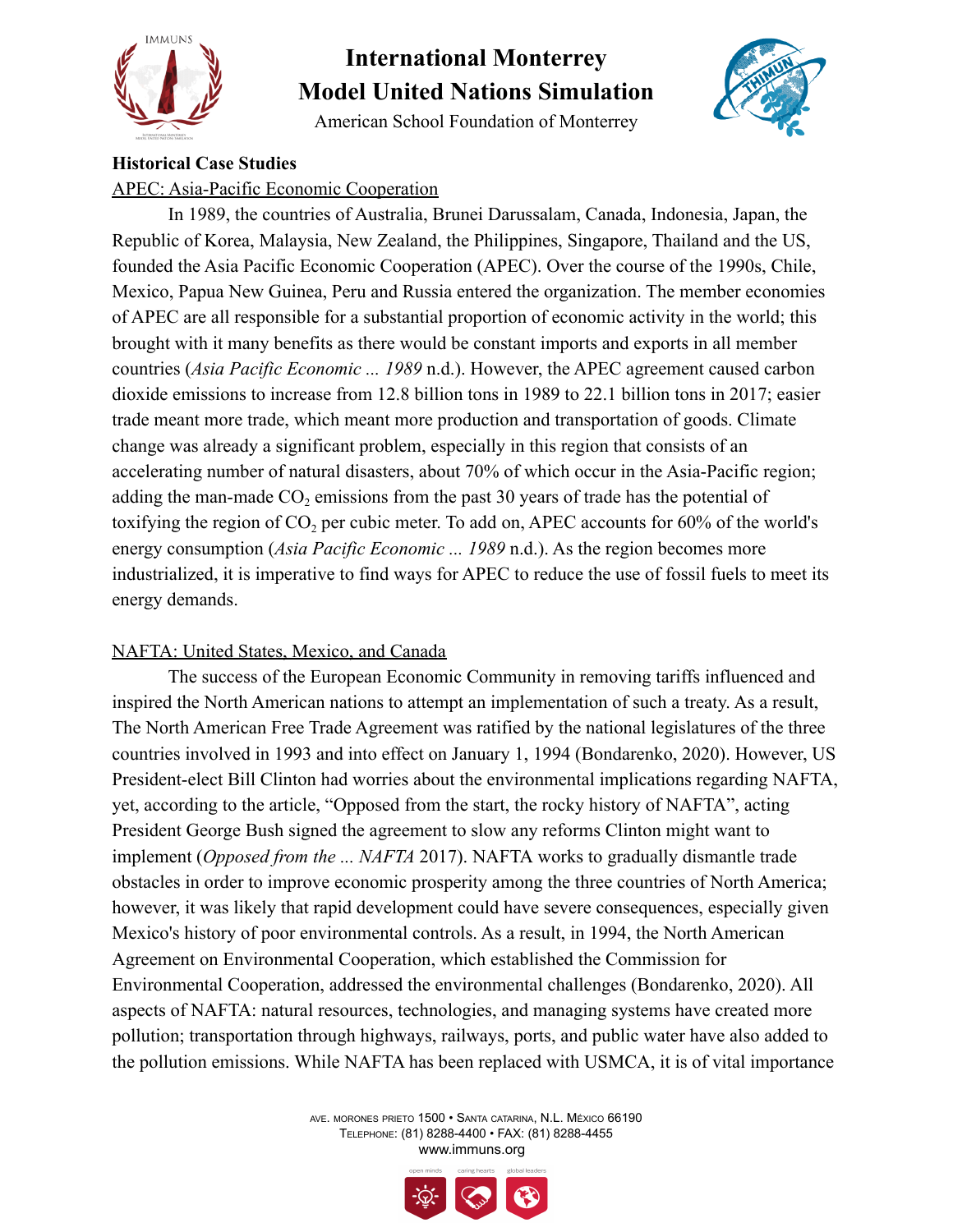

American School Foundation of Monterrey



to find a more eco-friendly solution to the exploitation of resources and technologies, as well as transportation methods.

### EU Emissions Trading System

The Emissions Trading System in Europe, also known as the ETS, was the first ever emission trading system. It was created in 2005 with the main purpose of reducing greenhouse gas emissions and reaching their climate change goal (Bagchi et al., 2014). Many cities have established some solid emission trading systems for example China, the UK, New Zealand, Australia, and some states in the US; all with the purpose of reducing emissions and looking out for the future of humanity. This system works by putting out incentives: a maximum 'cap' in the total amount of emissions is set, then permits are distributed amongst companies; these permits allow for a certain amount of emissions, if the company produces more emissions they need to buy more permits or cut back their emissions (*How do emissions ... work?* 2018). This method forces companies to become more green, since in the long run the emission cap will continue to decrease forcing them to invest in making the company more sustainable. With this system it is clear how the governments are putting a price on carbon. The EU's system has been shown to work: "approximately 200 million tonnes of  $CO<sub>2</sub>$  or  $3\%$  of total verified emissions were reduced due to the ETS" (*EU Emissions Trading ... ETS)* n.d.). Adding on, many other governments, as previously mentioned, are also using this system in their own countries. Today the 'cap and trade' system covers 50% of Europe's emissions and 75% of the international carbon market (*EU Emissions Trading ... ETS)* n.d.).

#### China's one-child policy: Carbon Emissions & the Economy

After the Chinese government decided to implement the one-child policy in the late 1980's, the Chinese population, considered to be largest worldwide, started to significantly curve downwards. Although at the time the policy came into play there were no side effects, during the early 2010's, in the aftermath of this policy, the economy started to suffer (Huang, 2017). Today, the number of Chinese people eligible to work is scarce compared to the number of citizens who are above the age of 65 (*Report: China emissions ... combined* 2021). This means that the government has to provide and maintain them, while there is high demand for people in the workforce; the country's economy is suffering due to this situation. However, China has still managed to dominate the manufacturing field, meaning that the number of factories in China is still greater than any other part of the world; in terms of carbon gas emissions, China still has a great influence on climate change. China still produces over 27% of the world carbon gas emissions and maintains the manufacturing economy afloat, in other words, the population was reduced and the economy did suffer, but the number of carbon emissions is still ranked #1 on a worldwide scale (*Top 10 Manufacturing ... World* 2021). China is facing the challenge of

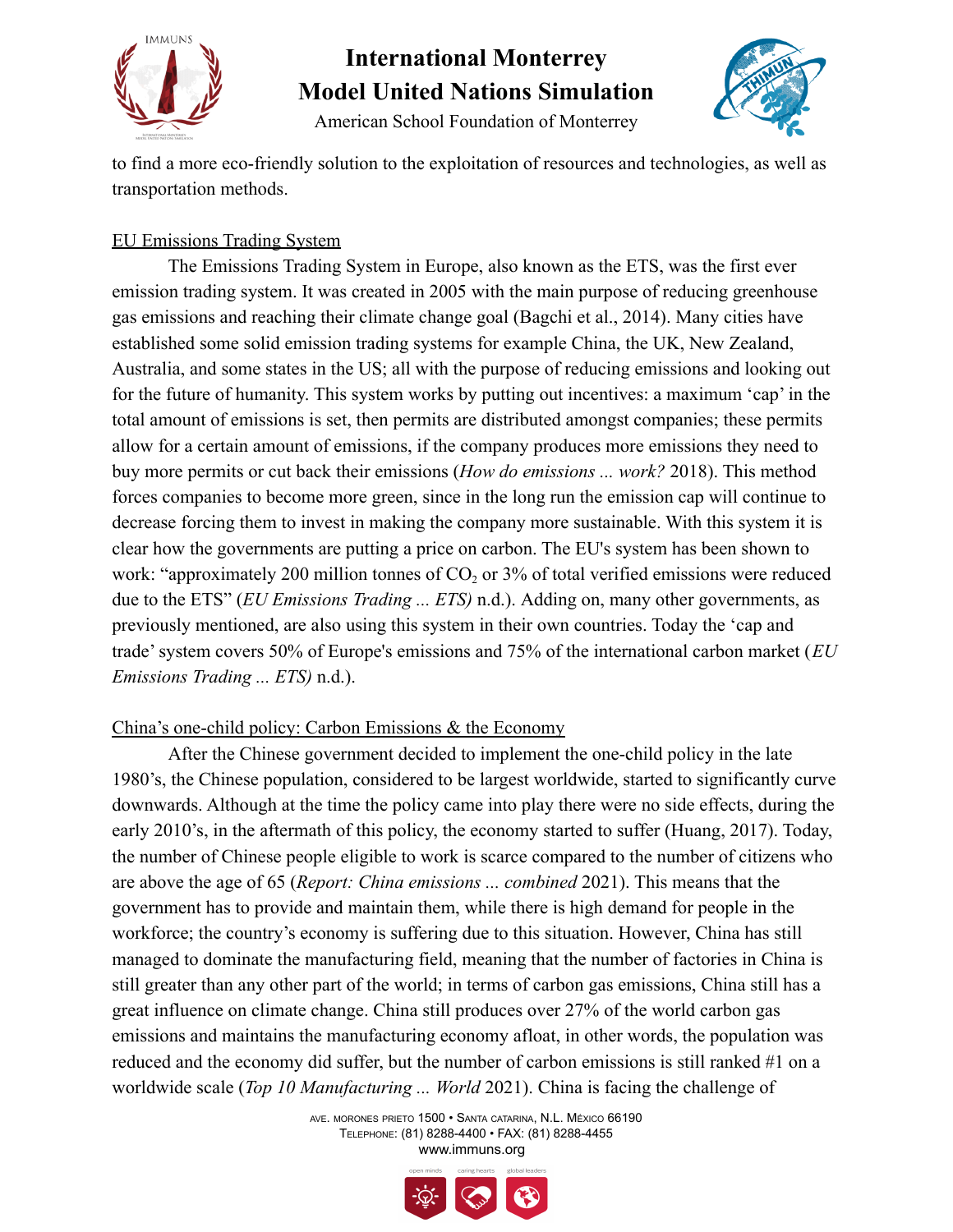

American School Foundation of Monterrey



balancing their manufacturing based economy with the reduction of greenhouse gas emissions, but its government is currently being open to investments in green energy in order to increase the life quality of its citizens.

### Recent Innovations & Impacts of Trade

As in most industries, the innovations in technology regarding trade have grown exponentially in the past 20 years and continue to grow at an increasing rate. For example, the automation of tasks has become more and more of a norm: things can be done quicker and more efficiently. There have also been immense changes in the way that people transport goods which makes the process more efficient and time-saving. Moreover, new technologies also have indirect and unexpected impacts on trade flows (Lund & Bughin, 2019). Since new technologies can lead to more production and more efficiency, trade flows are forced to adapt to the sheer amount of products that need to be transported in a matter of days. This concerns the actual physicalities of the transportation, but the organization of such transportation. A good world trade route cannot function if there is no proper organization: in trade, there has had to be a lot of innovation in data analysis and organization (Lund & Bughin, 2019). Although all of these innovations have helped humanity thrive, they are factors that will contribute to its extinction. These innovations have helped people produce more goods in factories, which are commonly known as an immense part of the carbon emissions of the world. In addition, the increase in transportation, regardless of the means, contributed immensely to carbon emissions (Lund & Bughin, 2019). In conclusion, even if these innovations are important to trade, they are causing massive impacts on our environment that greatly affect people and their lives.

#### **Past UN Actions**

A lot of the damage being done to the environment results from free trade and its immense increase of transportation usage. With alarming rates of  $CO<sub>2</sub>$  coming from transportation, the United Nations Environment Programme (UNEP) created a program in 2002 called The Partnership for Clean Fuels and Vehicles (PCFV) that promotes cleaner alternatives to fossil fuels to fade out the use of this dangerous energy source. This program mainly tackles gas emissions from road transport; the global car fleet is foretold to triple by 2050 which prompted another UNEP initiative called The Global Fuel Economy Initiative (*Global Fuel Economy Initiative* n.d.). The program encourages developing and transitional countries to use greener, more energy-efficient vehicles. These programs, prompted by the UN, are the first approach to having clean energy for freight transportation, and reducing the increase of pollution in recent years due to free trade.

In the past the UN has worked to create agreements that work for a sustainable future: the "Paris Agreement, consisting of 196 nations who are working to reduce their production of

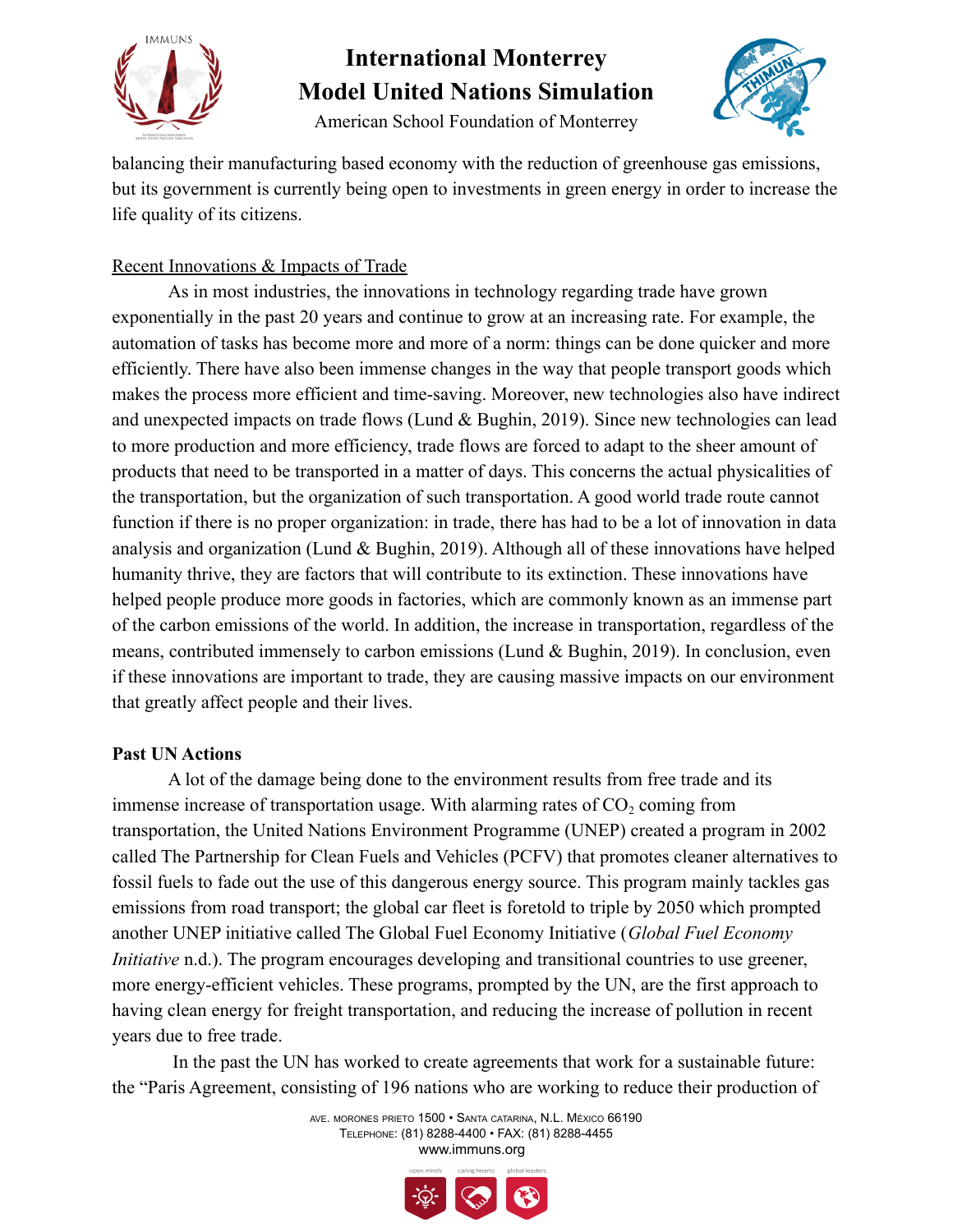

American School Foundation of Monterrey



emissions in all areas, including trade" is an example of such teamwork (Kusnetz, 2021). This agreement is supposed to be finalized by the end of 2024, having reduced significant amounts of emissions and lengthening the future of life on earth; however, statistics are proving the treaty to be unsuccessful due to a lack of active participation from numerous nations. However, the increasing amount of awareness that has been settled in different countries demonstrates the extent to which the agreement has impacted daily life of people and enterprises; the slow implementation of green energy in vehicles, factories, and even homes of third world countries (*The Paris Agreement* n.d.). Although working to create a cheap, yet efficient and viable form of energy for both developed and developing countries is still a work in progress, research on it has started and given encouraging hope for developing accessible solar panels and easier access to different forms of energy including hydro and geothermal power.

### **IV. Key Players and Points of View**

### United States of America

The US recently had many problems concerning increasing carbon emissions. Ex-President Donald Trump has been known for his lack of action in combating climate change; on June 1, 2017, he announced that the US would be withdrawing itself from the Paris agreement that was signed by former president Obama in 2015. However, acting President Joe Biden, has officially signed an executive order to rejoin the Paris Agreement. This demonstrates the US' new initiative towards helping decrease the carbon emissions within their country in any way possible. Due to the COVID-19 pandemic there was a "10.3 percent decline in greenhouse gases last year but experts expect levels to rebound in 2021" (Storrow, 2021). Regarding trade in the US, several states have worked on a cap-and-trade program such as the one implemented in several European nations. For example, in California, "an extensive cap-and-trade program, which gives companies allowances, or caps, for how much carbon they can emit each year", was implemented; "over time, the caps get lowered, forcing companies to either pay to emit more" or decrease their emissions (La Shier, 2018). The US is currently working towards a better future with less emission and more alternative energy sources for energy production and consumption.

### People's Republic of China

China is one of the world's trading powerhouse; its main export being manufactured goods. In 2019 alone, its trade with the US amounted to \$558.1 billion USD (*The People's Republic of China* n.d.). The country also has an agreement with the Association of Southeast Asian Nations (ASEAN): the ASEAN-China Free Trade Area; this is a region comprising southeastern asian countries (*China-ASEAN FTA* 2018). Regarding environmental advances, China has a long way to go in order to significantly reduce its  $CO<sub>2</sub>$  levels. The country has had

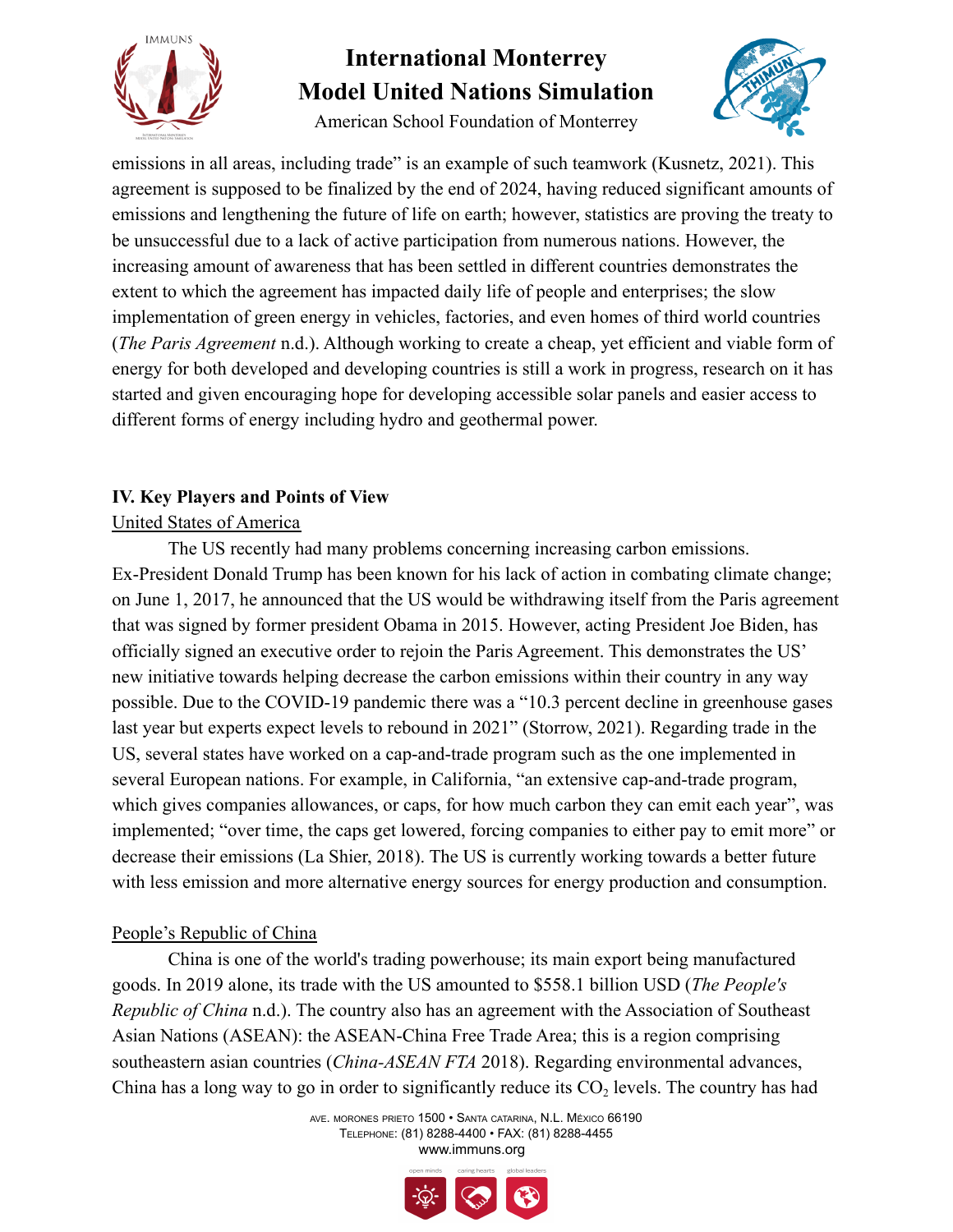

American School Foundation of Monterrey



issues with its environment for decades and there is little forecast of improvement in this situation (Zhao, et al., 2017). One of the major factors of pollution in China is air pollution, and this is mostly due to the amount of manufactured goods that they produce, especially in factories (Maizland, 2021). The lockdown caused by the COVID-19 pandemic, made China's "quarterly [CO2] emissions" drop during "January-March 2020" (*Coronavirus: Week of ... conference* 2021). Fast forward a couple of months and the country's emissions fell again during the third quarter of 2021; the first time after China reactivated its economy (*Coronavirus: Week of ... conference* 2021). China has tried to make advancements regarding the very prominent issue of pollution through treaties such as the Paris climate accord.

### United Kingdom

The United Kingdom (UK) has had some great initiatives towards the carbon emissions caused by free trade; however, they have an increasing demand on trade and are currently ranked as the third when it comes to trading activity. It is important to notice that after the UK left the European Union, several trading regulations changed due to the nature of Brexit: "The Trade and Cooperation Agreement was signed on 30 December 2020, was applied provisionally as of 1 January 2021 and entered into force on 1 May 2021" (*The EU-UK ... Agreement* 2021). However in 2018 the United Kingdom along with other countries decided to place a tax on carbon. This is with the purpose of discouraging fossil fuel emissions and promoting clean or other types of energy. In 2015, the average carbon-emissions per person in the country was 6.2 tons per person, this amount multiplied by the population of the UK added to the emissions from the government and private institutions would significantly add up (La Shier, 2018). Adding on, these measures have encouraged companies to invest in other alternative energy sources since in the long run, having a cleaner energy source will be cheaper than constantly paying the carbon tax each year.

#### Japan

Japan is considered to have one of the cleanest societies when compared to other countries in the world. The decarbonization plan that the Japanese government is planning to reach before 2050, focuses on reducing carbon gas emissions to reach net-zero (Shinjiro, 2021). As of 2020, the Japanese House of Representatives and the House of Councillors declared a climate emergency, which prioritized the use of renewable energy in all of Japan's sectors. This climate emergency came into action seeing how climate change accelerated, creating the need for systemic global action (Shinjiro, 2021). Japan's goal for 2050 is made up of three separate phases which are named the 'Three Transitions': they focus on a decarbonized society, a circular economy, and a decentralized society. Currently, the Japanese local governments are deeply dedicating their investments into the renewable energy and electric vehicles mainstream. Japan is a part of 21 signed Free Trade Agreements (FTA) and it's economy is based on a free market;

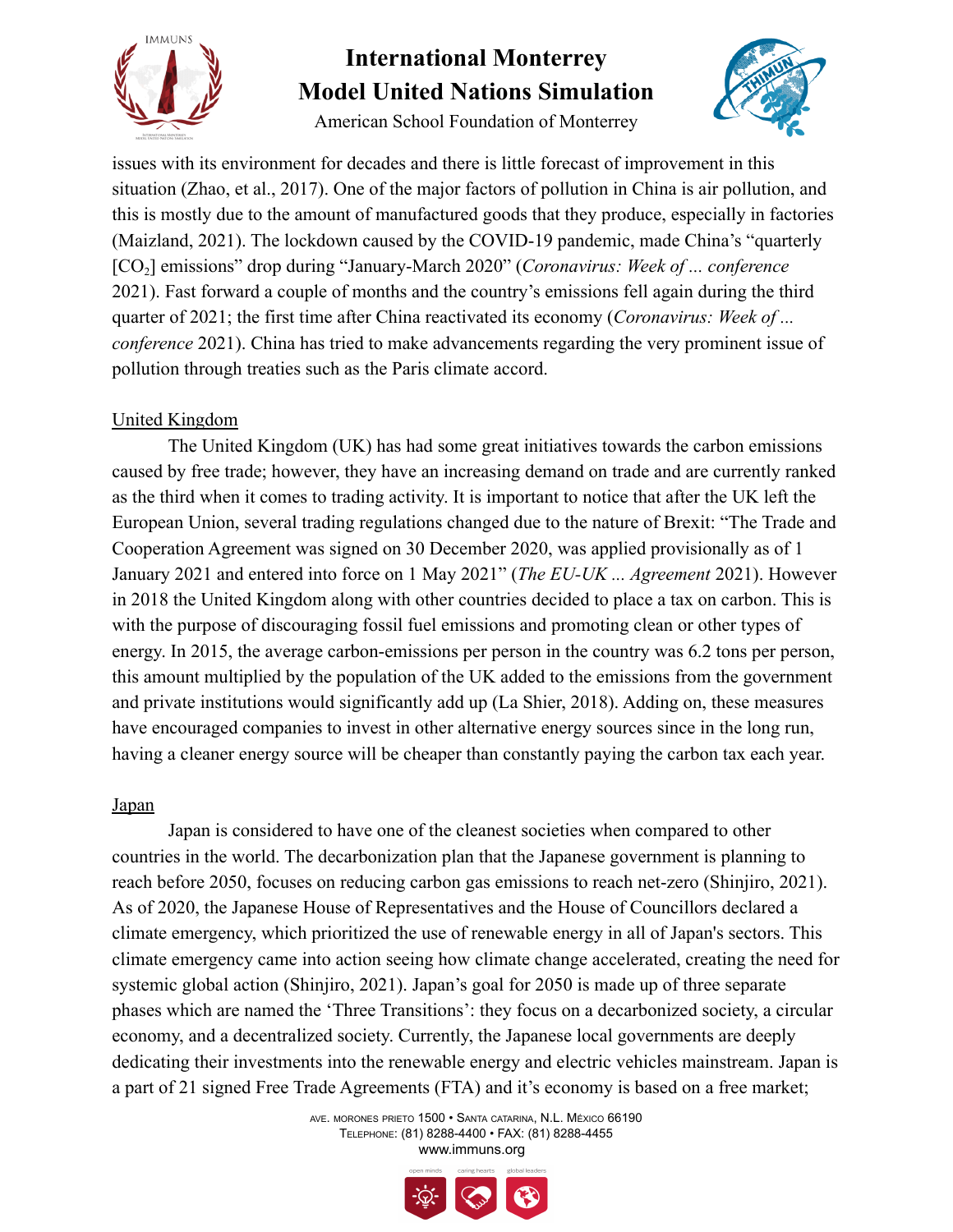

American School Foundation of Monterrey



also, it is considered the third largest economy in the world by nominal GDP (*Country statistical profiles: ... OECD* 2013). This country is evidence that free trade and climate protection can coexist with each other.

### Mexico

Mexico does not have a good past when it comes to  $CO<sub>2</sub>$  emissions, unfortunately "[i]n 1992, the UN declared Mexico City to be "the most polluted city on the planet" (*How Mexico City ... air* n.d.). However, this was almost 30 years ago, since then, Mexico City has been working on improving their  $CO<sub>2</sub>$  emissions; regardless, there has not been any major improvement in the past years. In 1994, after being declared as one of the most contaminated places, Mexico joined the North American Agreement on Environmental Cooperation. When it comes to trading, this agreement has helped to encourage pollution prevention, enhance compliance with environmental laws and regulations, and, most importantly, work towards the UN's Sustainable Development Goals (SDGs). Adding on, Mexico forms part of NAFTA, which was made the same day as the North American Agreement on Environmental Cooperation on January 1, 1994. NAFTA was created to establish a free trade zone between the US, Canada, and Mexico. This agreement brought many benefits to Mexico: "NAFTA boosted Mexican farm exports to the United States, which have tripled since the pact's implementation" (Chatzky et al., 2020). However, the trade also left many farmers, especially corn farmers, out of a job as they could not compete with the lower prices from US sellers. As a result, Mexico's production of corn decreased, and seeing how agricultural products are a significant part of the country's exports, it negatively affected the economy (Germano, 2009). Not only in Mexico, but overall, NAFTA has made a huge impact in North America: "Regional trade increased sharply over the treaty's first two decades, from roughly \$290 billion in 1993 to more than \$1.1 trillion in 2016" (Chatzky et al., 2020). Due to the expected high trades within Mexico, US, and Canada. That is why the North American Agreement on Environmental Cooperation was created with the purpose of not exceeding emissions in any of these places once NAFTA was implemented.

#### **V. Possible Solutions**

As the day where the damage done to the environment becomes irreversible gets closer, it is of vital importance to protect the ecosystems and the climate as much as possible from the growing agreement of free trade. Around 80% of world trade in goods is carried by the international shipping industry; this form of transport emits around 940 million tons of  $CO<sub>2</sub>$ every year. A possible solution to this problem would be for all shipping companies to incorporate scrubbers into the engines, this way the  $CO<sub>2</sub>$  emissions would be reduced as much as possible without doing any actual change. A way to meet clean-air requirements is having clean

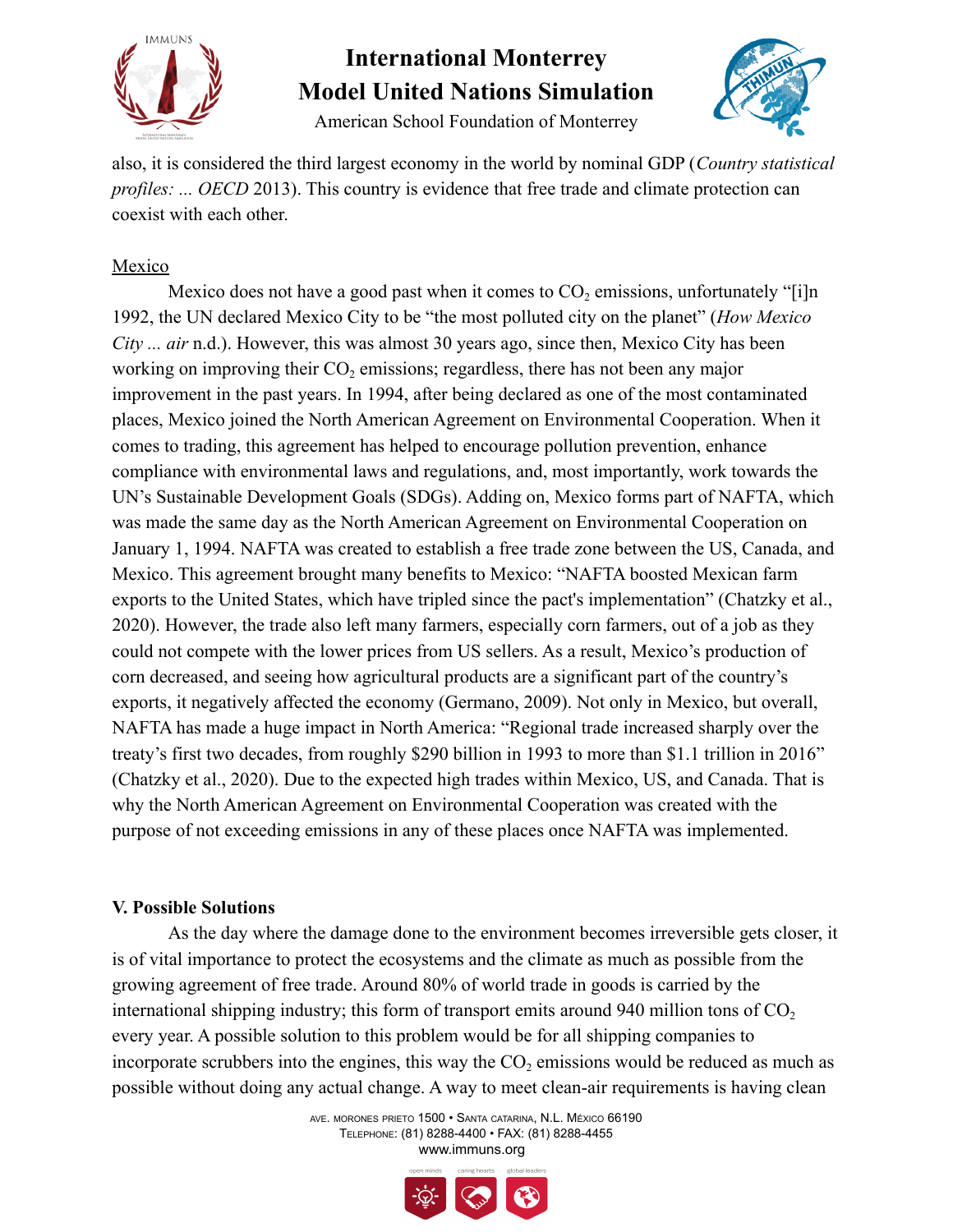

American School Foundation of Monterrey



fuel, and the scrubbers work to convert nitrous oxide gases into nitrogen and water (Doblin, 2017). This will also be helpful for ship companies as they will be able to comply with pollution regulations without having to change their fuel to low-sulfur type which is typically more expensive. Scrubbers are a cheaper and more accessible option. Likewise, support from the UNEP, WHO, and NGOS such as earthjustice, or Coalition for Clean Air will help companies better adapt their equipment and processes to fall under the maximum amount of emissions allowed by their nation (Helen, 2021).

Another proposal would be to have an agreement between countries where there is support of trade and environmental policies. The committee should come up with a structured plan that every country wishing to work within the free trade framework must follow. Participants can adopt regulations that the committee generates to protect the environment. Such measures could include fuel-efficient vehicles, strategies to reduce the miles traveled, amongst others (*Trade and environment* n.d.).

#### **VI. Current Status**

The emissions caused by free trade have become a problem that is getting more severe by the second. The fact that companies are constantly developing new technologies and others consistently use it irresponsibly has made it easier for trade to affect the amounts of carbon gas emissions that are released. However, the UN along with other first world countries including the US, have developed a 'green' approach to trade, where the use and implementation of clean energy is used to power all sorts of vehicles including: trailers, trucks, and hopefully one day even jets (Friedman, 2021). The COP26, which is the UN climate change conference, reached the conclusion that countries like China, who have the largest production of  $CO<sub>2</sub>$  and release of carbon gas emissions, will work to cut the number of fossil fuel pollution this 2020-2030 decade (Friedman, 2021). The US has become a key player for the reduction of carbon gas emissions, having President Joe Biden be an active advocate about the damage that is caused due to the release of carbon fuels; the country has made significant progress towards developing green energy around the world. In manufacturing, the US has companies, like Tesla, working towards the development of green energy for transporting goods, with the CEO, billionaire Elon Musk, notifying that he is working towards, the creation of a solar jet for imports and exports to reduce the number of greenhouse gasses release by the air travel industry (Kane, 2021). All in all, the current situation of this topic is very real and is affecting the livelihood of future generations by the second. It is important to recognize the urgency of this matter and take into consideration both sides of the conflict, the economic prosperity and the environmental damage it causes.



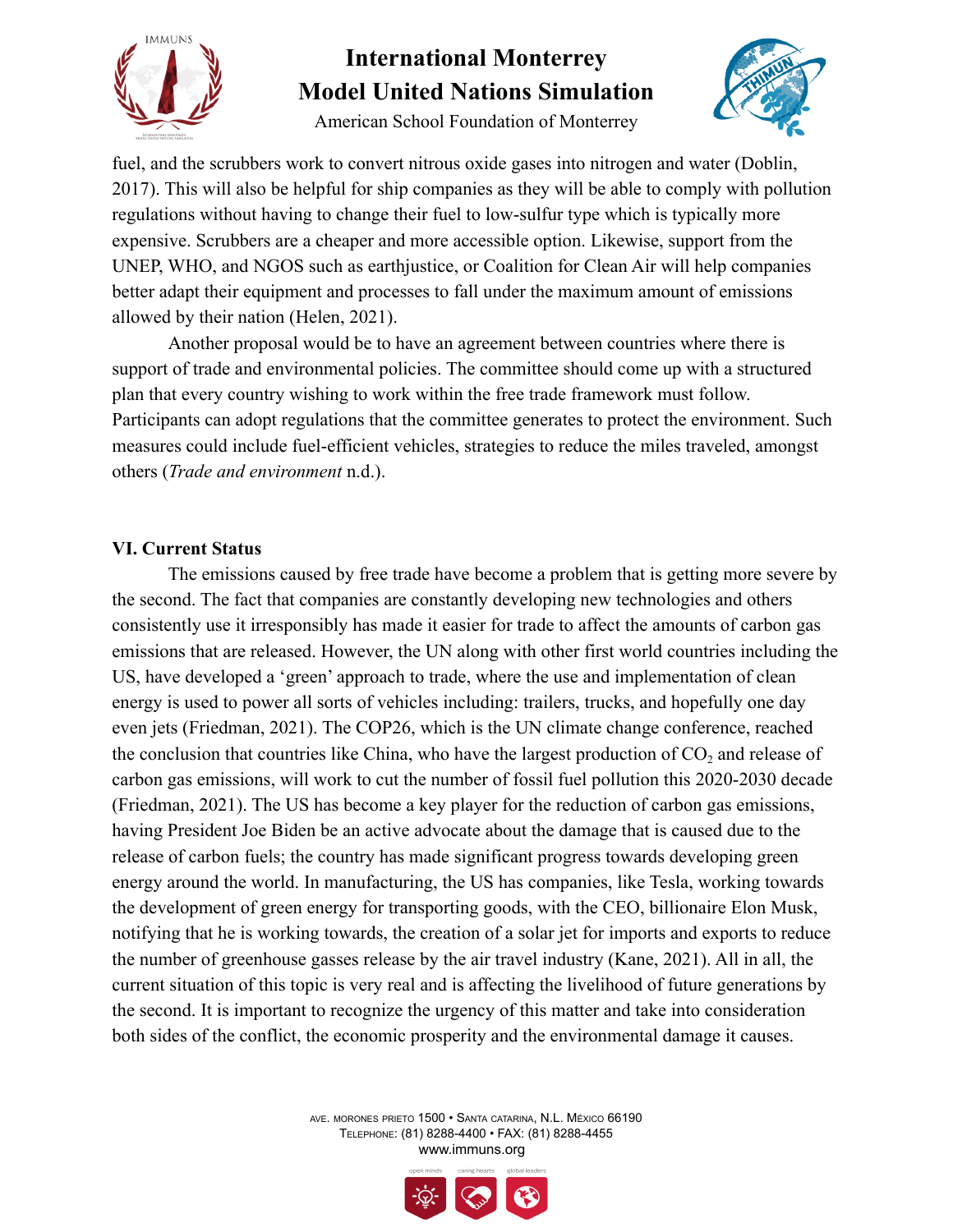

American School Foundation of Monterrey



#### **VII. Bibliography**

- Bagchi, C., & Velten, E. K. (2014, May 13). *The EU Emissions Trading System: an Introduction*. Climate Policy Info Hub. [https://climatepolicyinfohub.eu/eu-emissions-trading-system](https://climatepolicyinfohub.eu/eu-emissions-trading-system-introduction.html)[introduction.html.](https://climatepolicyinfohub.eu/eu-emissions-trading-system-introduction.html)
- BBC Global News Ltd. (2021, May 7). *Report: China emissions exceed all developed nations combined*. BBC News. [https://www.bbc.com/news/world-asia-57018837.](https://www.bbc.com/news/world-asia-57018837)
- Bondarenko, P. (2020, November 28). *North American Free Trade Agreement*. Encyclopedia Britannica. <https://www.britannica.com/event/North-American-Free-Trade-Agreement>.
- Chatzky, A., McBride, J., & Sergie, M. A. (2020, July 1). *NAFTA and the USMCA: Weighing the Impact of North American Trade*. Council on Foreign Relations. [https://www.cfr.org/](https://www.cfr.org/backgrounder/naftas-economic-impact) [backgrounder/naftas-economic-impact](https://www.cfr.org/backgrounder/naftas-economic-impact).
- China International Electronic Commerce Center. (2018, March 16). *China-ASEAN FTA*. China FTA Network. [http://fta.mofcom.gov.cn/topic/chinaasean.shtml.](http://fta.mofcom.gov.cn/topic/chinaasean.shtml)
- Directorate-General for Communication. (2021, August 19). *The EU-UK Trade and Cooperation Agreement*. European Commission. [https://ec.europa.eu/info/strategy/relations-non-eu](https://ec.europa.eu/info/strategy/relations-non-eu-countries/relations-united-kingdom/eu-uk-trade-and-cooperation-agreement_en)[countries/relations-united-kingdom/eu-uk-trade-and-cooperation-agreement\\_en](https://ec.europa.eu/info/strategy/relations-non-eu-countries/relations-united-kingdom/eu-uk-trade-and-cooperation-agreement_en).
- Doblin, M. (2017, April 10). *Three ways to improve commercial shipping's environmental footprint*. The Conversation. [https://theconversation.com/three-ways-to-improve](https://theconversation.com/three-ways-to-improve-commercial-shippings-environmental-footprint-76005)[commercial-shippings-environmental-footprint-76005.](https://theconversation.com/three-ways-to-improve-commercial-shippings-environmental-footprint-76005)
- Economy. (2017, November 17). *What is 'free trade'?* Economy. [https://www.ecnmy.org/learn/](https://www.ecnmy.org/learn/your-world/globalization/what-is-free-trade/) [your-world/globalization/what-is-free-trade/](https://www.ecnmy.org/learn/your-world/globalization/what-is-free-trade/).

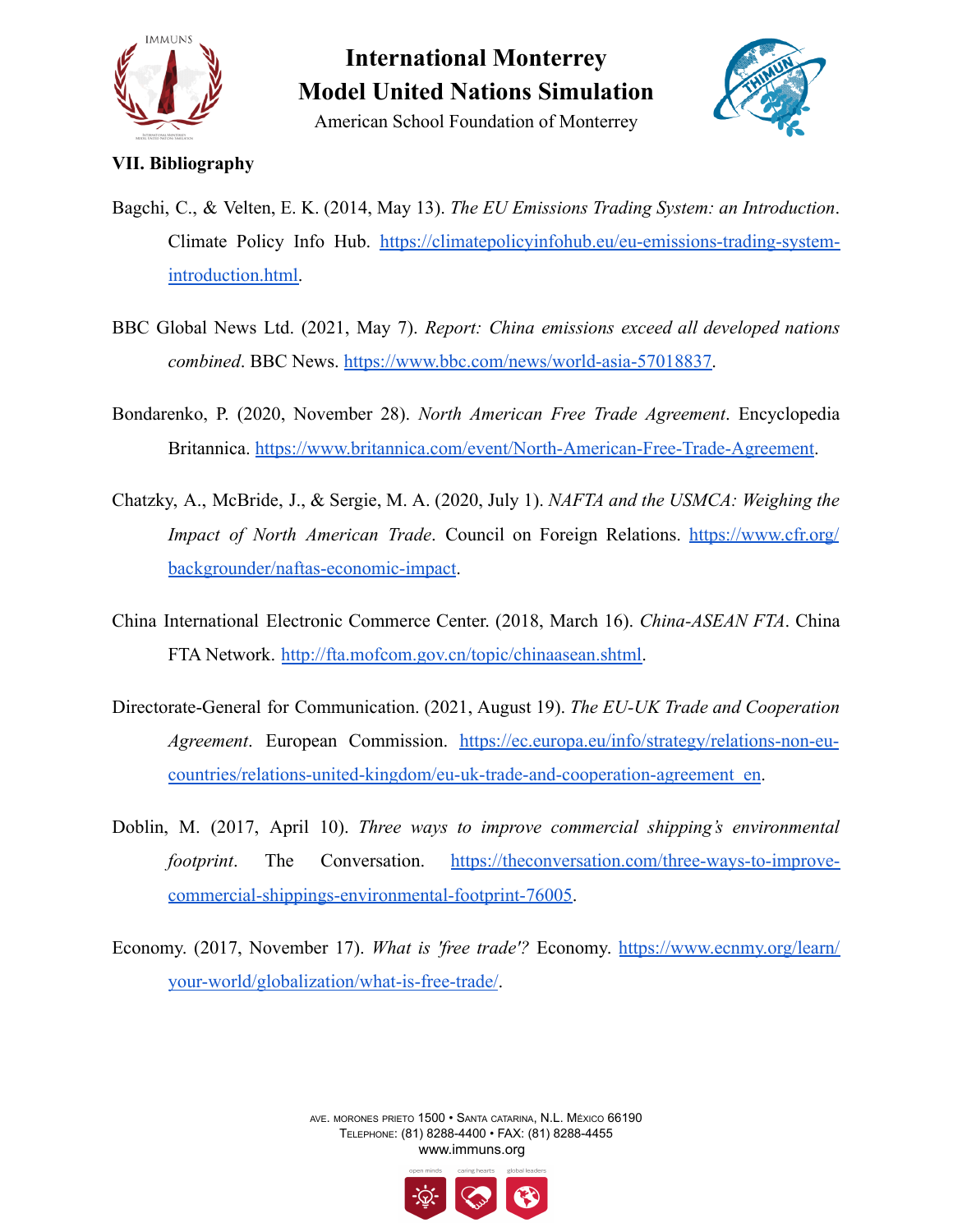



- European Union. (n.d.). *EU Emissions Trading System (EU ETS)*. European Commission. https://ec.europa.eu/clima/eu-action/eu-emissions-trading-system-eu-ets en.
- Friedman, L. (2021, November 11). *China and U.S., at odds on many issues, agree on a surprise climate deal*. The New York Times. [https://www.nytimes.com/2021/11/10/climate/china](https://www.nytimes.com/2021/11/10/climate/china-us-climate-deal-kerry-xie.html)[us-climate-deal-kerry-xie.html.](https://www.nytimes.com/2021/11/10/climate/china-us-climate-deal-kerry-xie.html)
- Global Upside. (2021, July 20). *Top 10 Manufacturing Countries in the World* . Global Upside. <https://globalupside.com/top-10-manufacturing-countries-in-the-world/>.
- Grantham Research Institute on Climate Change and the Environment. (2018, June 11). *How do emissions trading systems work?* The London School of Economics and Political Science. [https://www.lse.ac.uk/granthaminstitute/explainers/how-do-emissions-trading-systems-w](https://www.lse.ac.uk/granthaminstitute/explainers/how-do-emissions-trading-systems-work/) [ork/](https://www.lse.ac.uk/granthaminstitute/explainers/how-do-emissions-trading-systems-work/).
- Helen, A. (2021, January 1). *Top Influencers, NGOs & Organizations Against Air Pollution in 2021*. BreezoMeter. [https://blog.breezometer.com/ngos-fighting-air-pollution.](https://blog.breezometer.com/ngos-fighting-air-pollution)
- Huang, W. (2017, September 26). *How does the one child policy impact social and economic outcomes?* IZA World of Labor. [https://wol.iza.org/articles/how-does-the-one-child](https://wol.iza.org/articles/how-does-the-one-child-policy-impact-social-and-economic-outcomes/long)[policy-impact-social-and-economic-outcomes/long](https://wol.iza.org/articles/how-does-the-one-child-policy-impact-social-and-economic-outcomes/long).
- International Transport Forum. (n.d.). *The Carbon Footprint of Global Trade*. International Transport Forum. <https://www.itf-oecd.org/sites/default/files/docs/cop-pdf-06.pdf>.
- Juneja, P. (2015). *History of International Trade*. MSG | Management Study Guide. <https://www.managementstudyguide.com/history-of-international-trade.htm>.
- Kane, M. (2021, July 31). *Elon Musk would love to develop a supersonic VTOL electric jet*. InsideEVs. [https://insideevs.com/news/523729/elonmusk-supersonic-vtol-electric-jet/.](https://insideevs.com/news/523729/elonmusk-supersonic-vtol-electric-jet/)

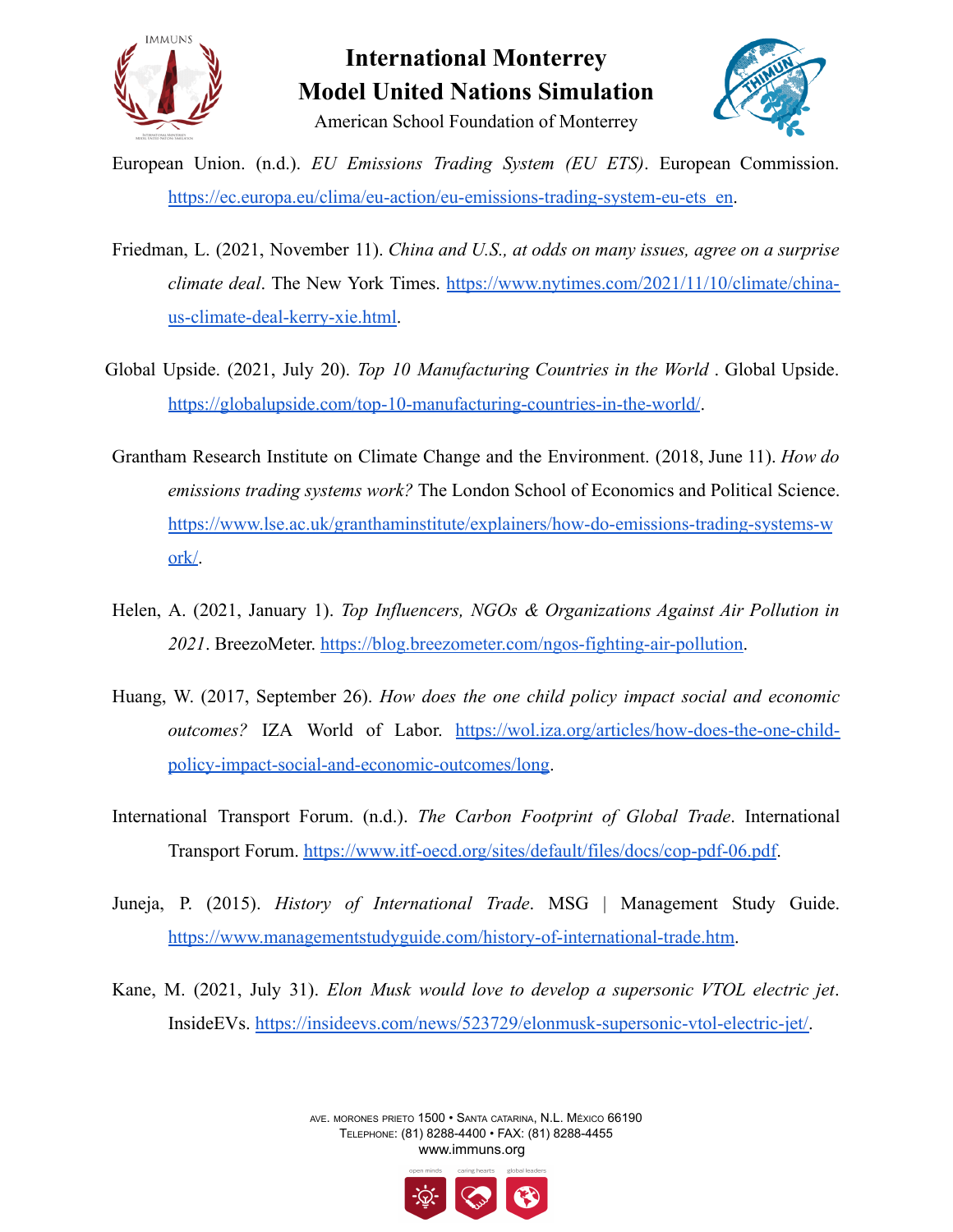



- Korves, N., Martínez-Zarzoso Inmaculada, & Voicu, A. M. (2011, September 9). *Is Free Trade Good or Bad for the Environment? New Empirical Evidence*. IntechOpen. [https://www.](https://www.intechopen.com/chapters/19627) [intechopen.com/chapters/19627.](https://www.intechopen.com/chapters/19627)
- Kusnetz, N. (2021, July 28). *Why the Paris Climate Agreement Might be Doomed to Fail*. Inside Climate News. [https://insideclimatenews.org/news/28072021/pairs-agreement-success](https://insideclimatenews.org/news/28072021/pairs-agreement-success-failure/)[failure/.](https://insideclimatenews.org/news/28072021/pairs-agreement-success-failure/)
- La Shier, B. (2018, March 27). *U.S. Leads in Greenhouse Gas Reductions, but Some States Are Falling Behind*. Environmental and Energy Study Institute. [https://www.eesi.org/articles/](https://www.eesi.org/articles/view/u.s.-leads-in-greenhouse-gas-reductions-but-some-states-are-falling-behind) [view/u.s.-leads-in-greenhouse-gas-reductions-but-some-states-are-falling-behind.](https://www.eesi.org/articles/view/u.s.-leads-in-greenhouse-gas-reductions-but-some-states-are-falling-behind)
- Lund, S., & Bughin, J. (2019, April 10). *Next-generation technologies and the future of trade*. Center for Economic and Policy Research. [https://voxeu.org/article/next-generation](https://voxeu.org/article/next-generation-technologies-and-future-trade)[technologies-and-future-trade.](https://voxeu.org/article/next-generation-technologies-and-future-trade)
- Maizland, L. (2021, May 19). *China's Fight Against Climate Change and Environmental Degradation*. Council on Foreign Relations. [https://www.cfr.org/backgrounder/china](https://www.cfr.org/backgrounder/china-climate-change-policies-environmental-degradation)[climate-change-policies-environmental-degradation.](https://www.cfr.org/backgrounder/china-climate-change-policies-environmental-degradation)
- Nikkei Asia. (2021, November 27). *Coronavirus: Week of Nov. 21 to Nov. 27, WTO postpones ministerial conference*. Nikkei Asia. [https://asia.nikkei.com/Spotlight/Coronavirus/](https://asia.nikkei.com/Spotlight/Coronavirus/Coronavirus-Free-to-read/Coronavirus-Week-of-Nov.-21-to-Nov.-27-WTO-postpones-ministerial-conference) [Coronavirus-Free-to-read/Coronavirus-Week-of-Nov.-21-to-Nov.-27-WTO-postpones-mi](https://asia.nikkei.com/Spotlight/Coronavirus/Coronavirus-Free-to-read/Coronavirus-Week-of-Nov.-21-to-Nov.-27-WTO-postpones-ministerial-conference) [nisterial-conference](https://asia.nikkei.com/Spotlight/Coronavirus/Coronavirus-Free-to-read/Coronavirus-Week-of-Nov.-21-to-Nov.-27-WTO-postpones-ministerial-conference).
- Office of the United States Trade Representative. (n.d.). *United States-Mexico-Canada Agreement*. Office of the United States Trade Representative. [https://ustr.gov/trade](https://ustr.gov/trade-agreements/free-trade-agreements/united-states-mexico-canada-agreement)[agreements/free-trade-agreements/united-states-mexico-canada-agreement.](https://ustr.gov/trade-agreements/free-trade-agreements/united-states-mexico-canada-agreement)

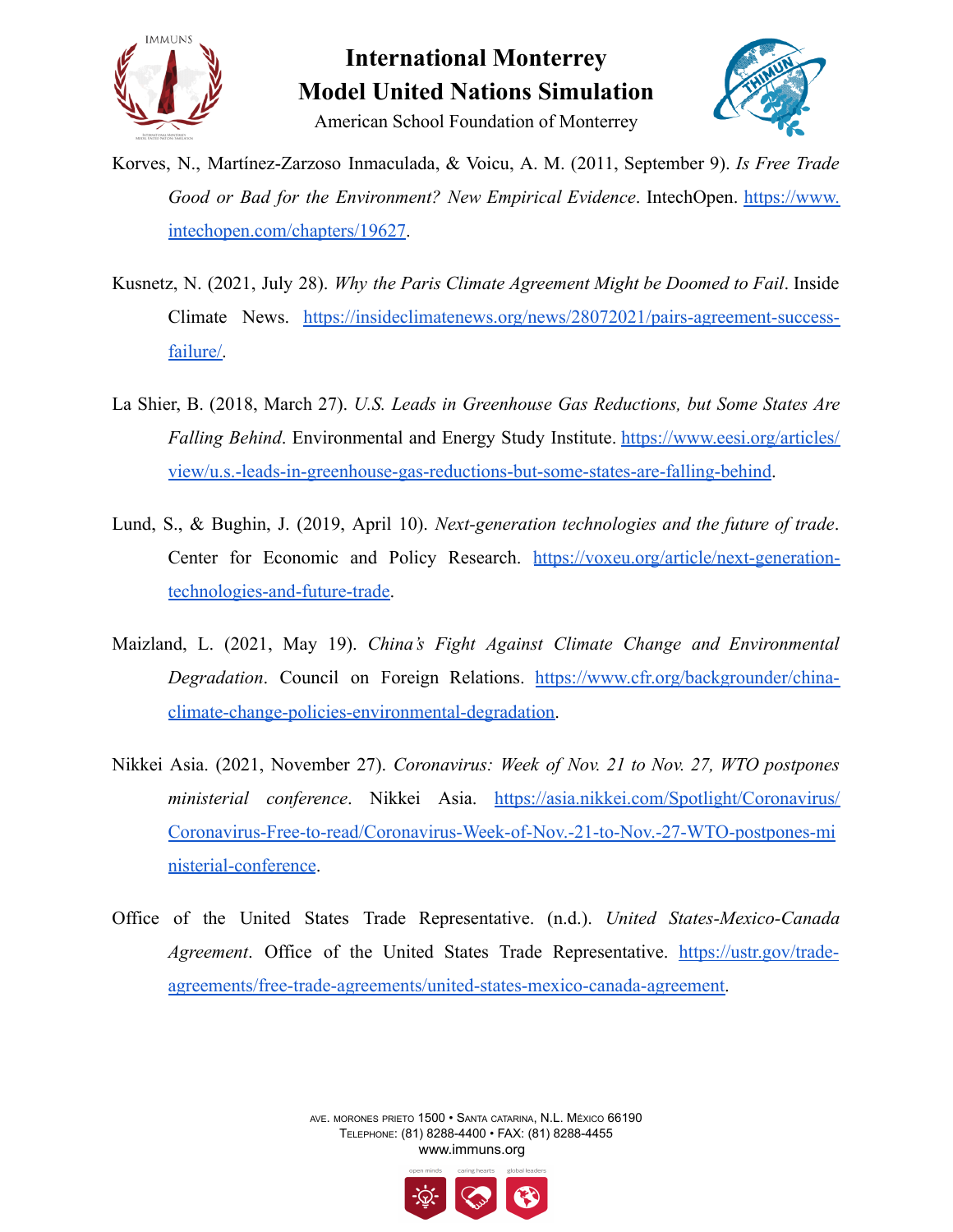



- Onder, H. (2012, September 12). *What does trade have to do with climate change?* VOX, CEPR. <https://voxeu.org/article/what-does-trade-have-do-climate-change>.
- Oxygenplus. (n.d.). *How Mexico City cleaned up its air*. Oxygen-Plus. [https://globalfuelethers.](https://globalfuelethers.com/news/mexico-city-clean-air/) [com/news/mexico-city-clean-air/.](https://globalfuelethers.com/news/mexico-city-clean-air/)
- Shinjiro, K. (2021, January 19). *Japan's transition to become a decarbonized society*. World Economic Forum. [https://www.weforum.org/agenda/2021/01/japan-climate-change](https://www.weforum.org/agenda/2021/01/japan-climate-change-carbon-neutral-2050/)[carbon-neutral-2050/](https://www.weforum.org/agenda/2021/01/japan-climate-change-carbon-neutral-2050/).
- Storrow, B. (2021, January 12). *Record Drop in U.S. Emissions Is No Cause for Celebration*. Scientific American. [http://www.scientificamerican.com/article/record-drop-in-u-s](http://www.scientificamerican.com/article/record-drop-in-u-s-emissions-is-no-cause-for-celebration/)[emissions-is-no-cause-for-celebration/](http://www.scientificamerican.com/article/record-drop-in-u-s-emissions-is-no-cause-for-celebration/).
- Team Love Records. (2009). *The Other Side of Immigration* [DVD]. United States.
- The Thomson Corporation. (2017, August 16). *Opposed from the start, the rocky history of NAFTA*. Reuters. [https://www.reuters.com/article/us-trade-nafta-timeline-idUSKCN1AW](https://www.reuters.com/article/us-trade-nafta-timeline-idUSKCN1AW09M) [09M.](https://www.reuters.com/article/us-trade-nafta-timeline-idUSKCN1AW09M)
- Tubiello, F. N., Salvatore, M., Cóndor Golec, R. D., Ferrara, A., Rossi, S., Biancalani, R., Federich, S., Jacobs, H., & Flammini, A. (2014, March). *Agriculture, Forestry and Other Land Use Emissions by Sources and Removals by Sinks*. Food and Agriculture Organization. <https://www.fao.org/3/i3671e/i3671e.pdf>.
- U.S. Department of State. (n.d.). *Asia Pacific Economic Cooperation (APEC), 1989*. Office of the Historian. [https://history.state.gov/milestones/1989-1992/apec.](https://history.state.gov/milestones/1989-1992/apec)
- United Nations. (n.d.). *Global Fuel Economy Initiative*. United Nations Environment Programme. [https://www.unep.org/explore-topics/transport/what-we-do/global-fuel](https://www.unep.org/explore-topics/transport/what-we-do/global-fuel-economy-initiative)[economy-initiative.](https://www.unep.org/explore-topics/transport/what-we-do/global-fuel-economy-initiative)

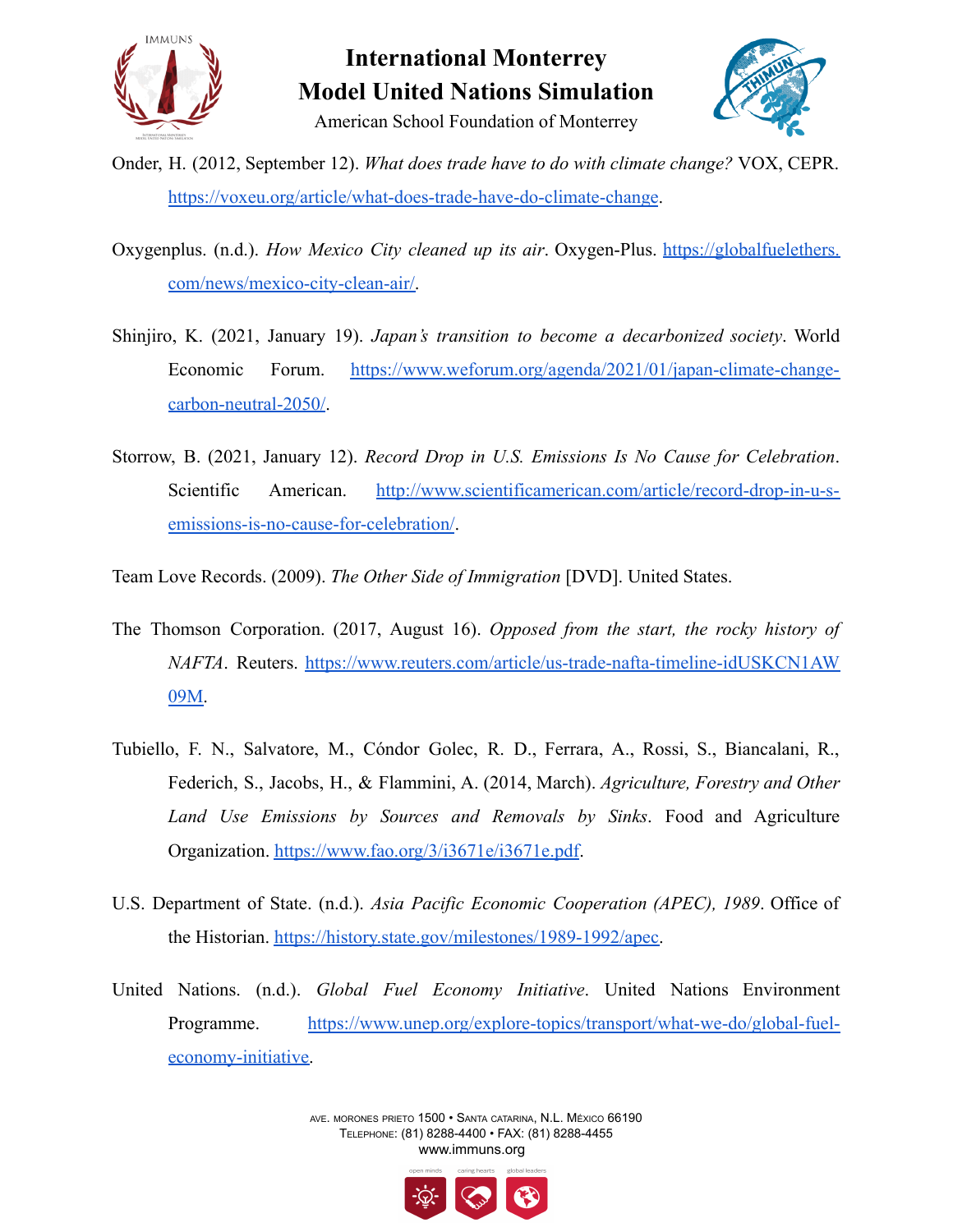



American School Foundation of Monterrey

- United Nations. (n.d.). *The Paris Agreement*. United Nations Framework Convention on Climate Change. [https://unfccc.int/process-and-meetings/the-paris-agreement/the-paris-agreement](https://unfccc.int/process-and-meetings/the-paris-agreement/the-paris-agreement#:~:text=The%20Paris%20Agreement%20is%20a,compared%20to%20pre%2Dindustrial%20levels) [#:~:text=The%20Paris%20Agreement%20is%20a,compared%20to%20pre%2Dindustrial](https://unfccc.int/process-and-meetings/the-paris-agreement/the-paris-agreement#:~:text=The%20Paris%20Agreement%20is%20a,compared%20to%20pre%2Dindustrial%20levels) [%20levels.](https://unfccc.int/process-and-meetings/the-paris-agreement/the-paris-agreement#:~:text=The%20Paris%20Agreement%20is%20a,compared%20to%20pre%2Dindustrial%20levels)
- United Nations. (2017, October 22). *Key aspects of the Paris Agreement*. United Nations Framework Convention on Climate Change. [https://unfccc.int/process-and-meetings/](https://unfccc.int/process-and-meetings/the-paris-agreement/the-paris-agreement/key-aspects-of-the-paris-agreement) [the-paris-agreement/the-paris-agreement/key-aspects-of-the-paris-agreement](https://unfccc.int/process-and-meetings/the-paris-agreement/the-paris-agreement/key-aspects-of-the-paris-agreement).
- United States Government. (2016, September 15). *June 2016 U.S. Airline Traffic Data*. Bureau of Transportation Statistics. [https://www.bts.gov/newsroom/june-2016-us-airline-traffic](https://www.bts.gov/newsroom/june-2016-us-airline-traffic-data)[data.](https://www.bts.gov/newsroom/june-2016-us-airline-traffic-data)
- United States Government. (n.d.). *The People's Republic of China*. Office of the United States Trade Representative. [https://ustr.gov/countries-regions/china-mongolia-taiwan/peoples](https://ustr.gov/countries-regions/china-mongolia-taiwan/peoples-republic-china#:~:text=China%20is%20currently%20the%20United,was%20%24345.2%20billion%20in%202019)[republic-china#:~:text=China%20is%20currently%20the%20United,was%20%24345.2%](https://ustr.gov/countries-regions/china-mongolia-taiwan/peoples-republic-china#:~:text=China%20is%20currently%20the%20United,was%20%24345.2%20billion%20in%202019) [20billion%20in%202019.](https://ustr.gov/countries-regions/china-mongolia-taiwan/peoples-republic-china#:~:text=China%20is%20currently%20the%20United,was%20%24345.2%20billion%20in%202019)
- Wayback Machine. (2013, February 28). *Country statistical profiles: Key tables from OECD*. OECD iLibrary. [https://web.archive.org/web/20130304192606/http://www.oecd-ilibrary.](https://web.archive.org/web/20130304192606/http://www.oecd-ilibrary.org/economics/country-statistical-profile-japan_20752288-table-jpn) [org/economics/country-statistical-profile-japan\\_20752288-table-jpn](https://web.archive.org/web/20130304192606/http://www.oecd-ilibrary.org/economics/country-statistical-profile-japan_20752288-table-jpn).
- World Trade Organization. (n.d.). *The impact of trade opening on climate change*. World Trade Organization. [https://www.wto.org/english/tratop\\_e/envir\\_e/climate\\_impact\\_e.htm](https://www.wto.org/english/tratop_e/envir_e/climate_impact_e.htm).
- World Trade Organization. (n.d.). *Trade and environment*. World Trade Organization. [https://www.wto.org/english/tratop\\_e/envir\\_e/envir\\_e.htm](https://www.wto.org/english/tratop_e/envir_e/envir_e.htm).